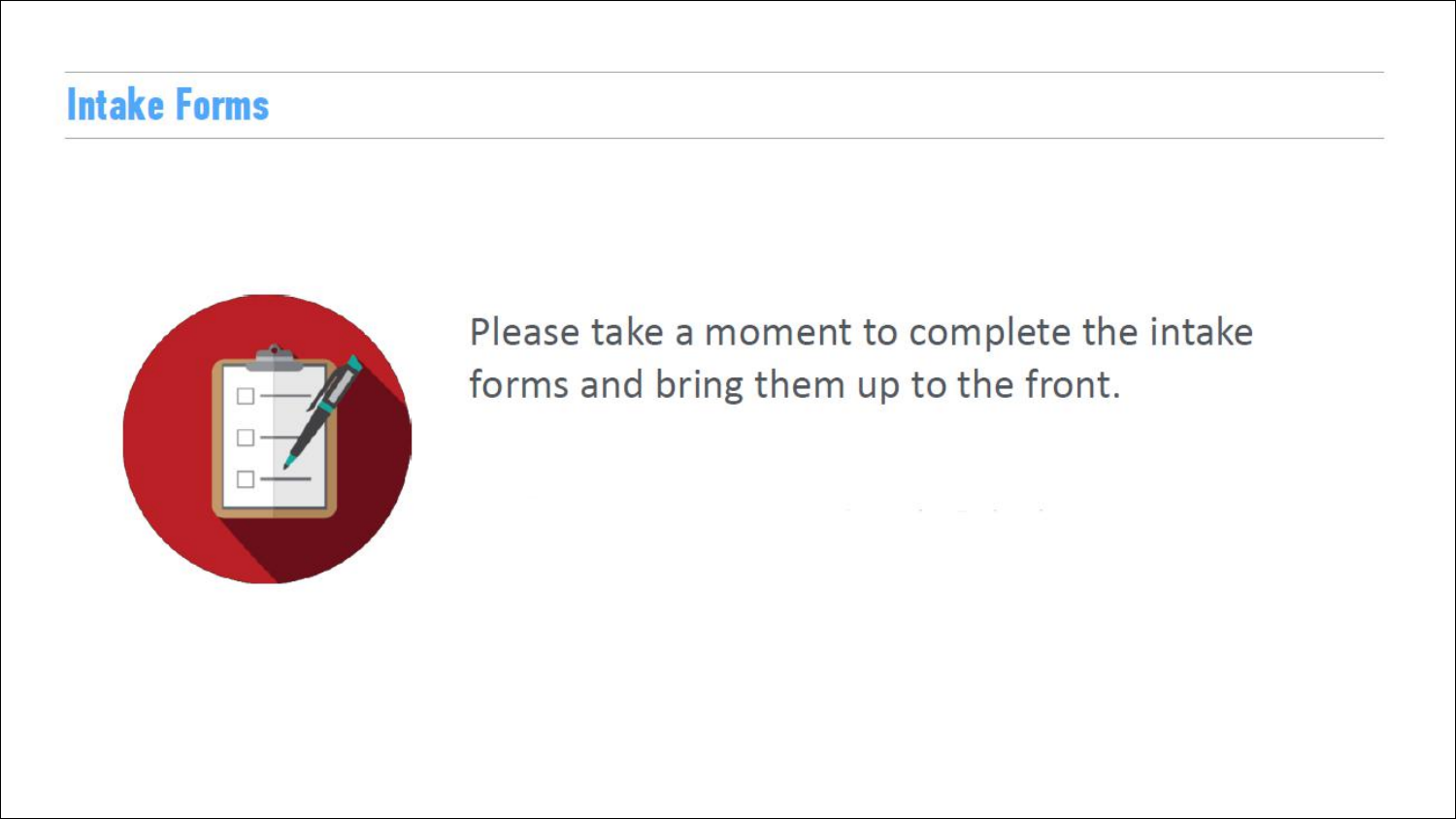# **#Hashtag Marketing**

#### **Samantha Williams**

President & CEO Sam's Word, LLC



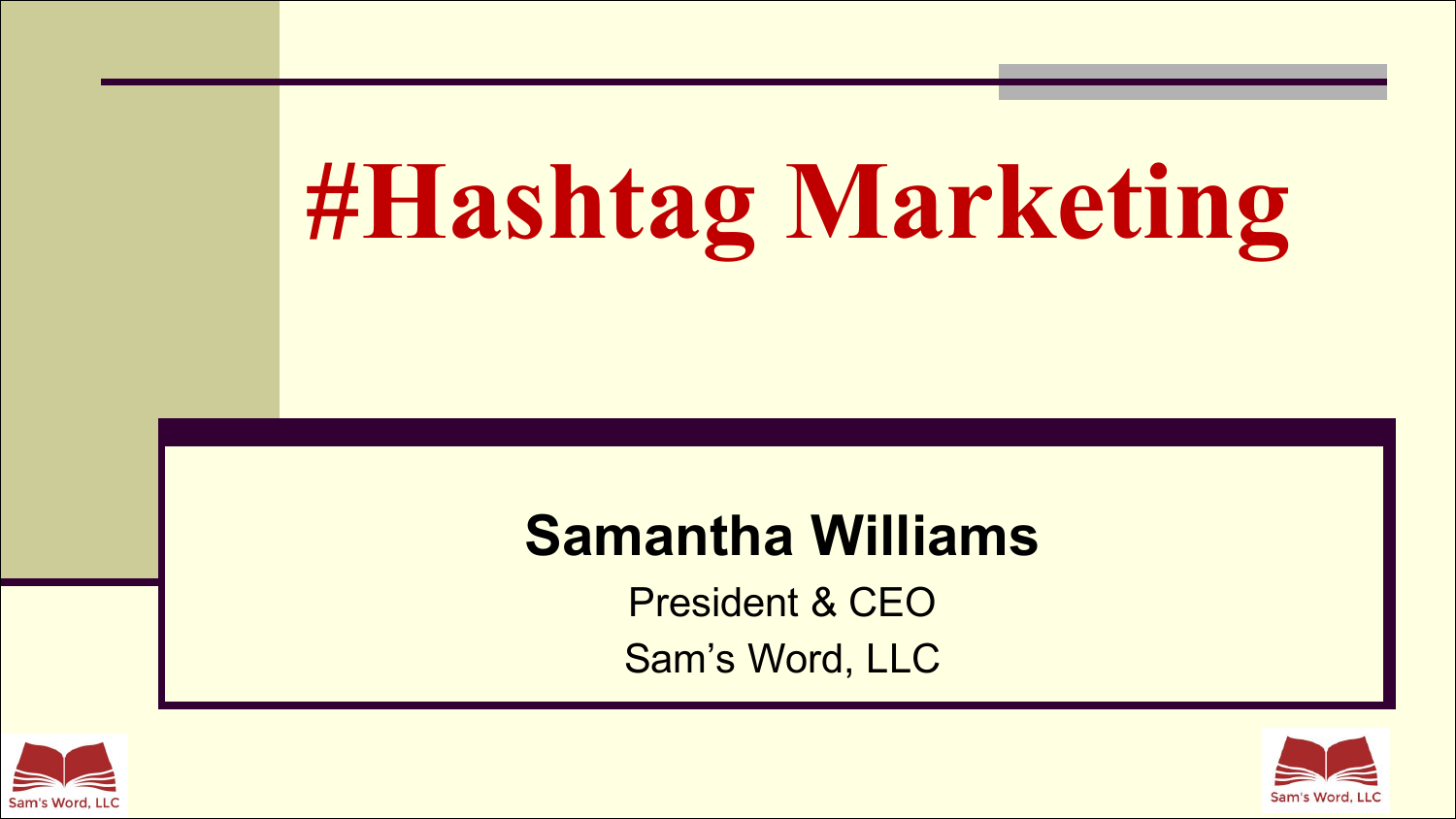

#### **Samantha Williams, M.S. Content Strategist Sam's Word, LLC President & CEO**

- ❖ Copywriting, Copy Editing, & Web Content
- ❖ Press Releases and Business Plans
- ❖ Policies and Procedures Development
- **❖ Transcription and Technical Writing**
- v Internal and External Communications
- ❖ Editing & Proofreading
- ❖ Bulletins, Memos, Newsletters, & Infographics
- ◆ Mission, Vision, & Value Statements

#### **Workshops / Professional Development**

- **❖ Social Media Marketing**
- ❖ Career Readiness & Development
- **❖ Critical Communication Skills**
- **❖ Professional Email Etiquette and Tips**
- **❖ Writing Strategies for Businesses**
- ❖ Website and Social Media Content
- ❖ Essential Creative and Business Writing Skills
- ❖ Developing Capability Statements
- **EXA Microsoft Office Suite Workshops**

Sam's Word, LLC www.SamsWord.com (203) 800 – 7119 Writers@SamsWord.com

IG: sams\_word FB: Sam's Word, LLC

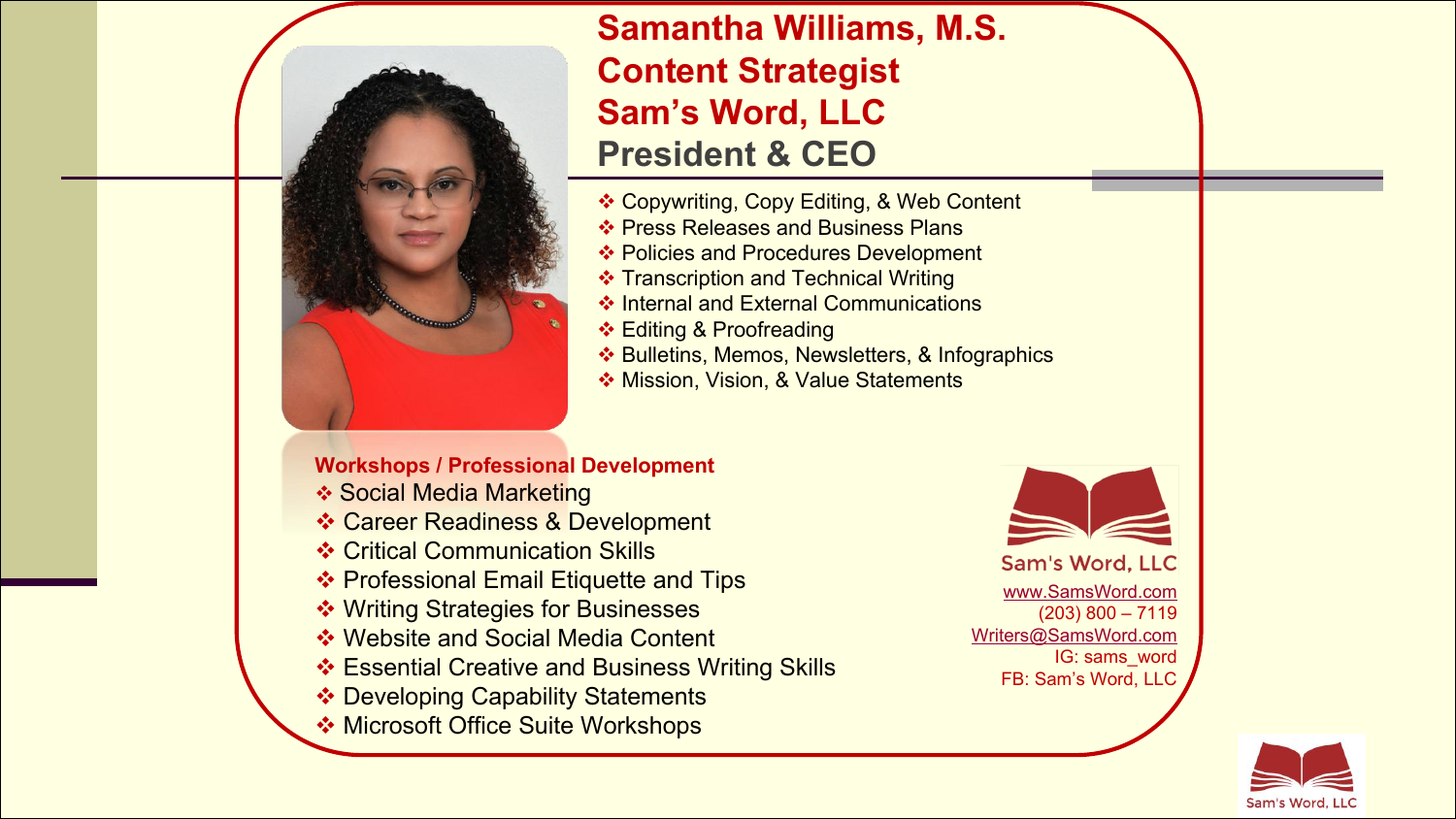# #hashtag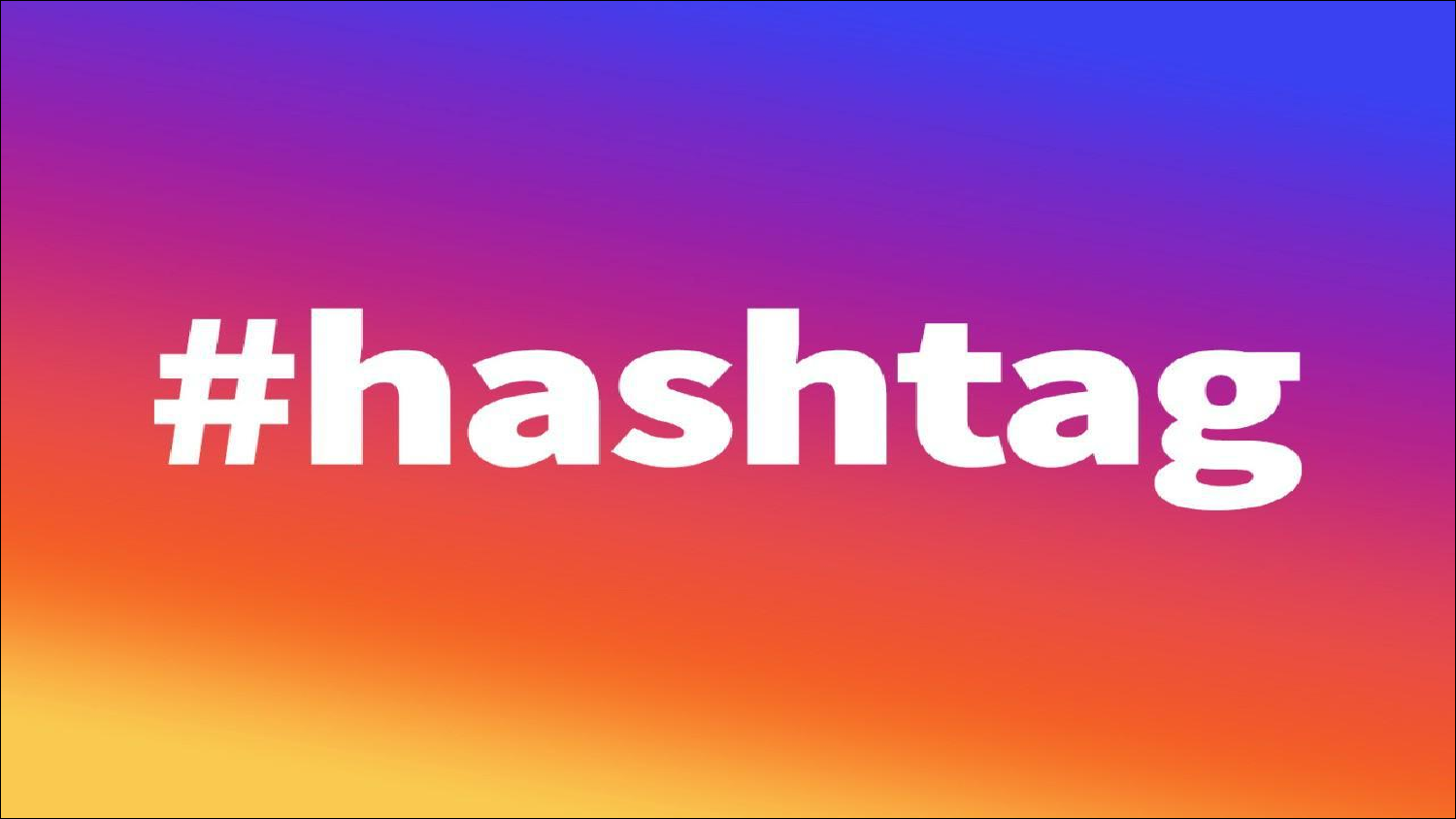# What is Hashtag Marketing?



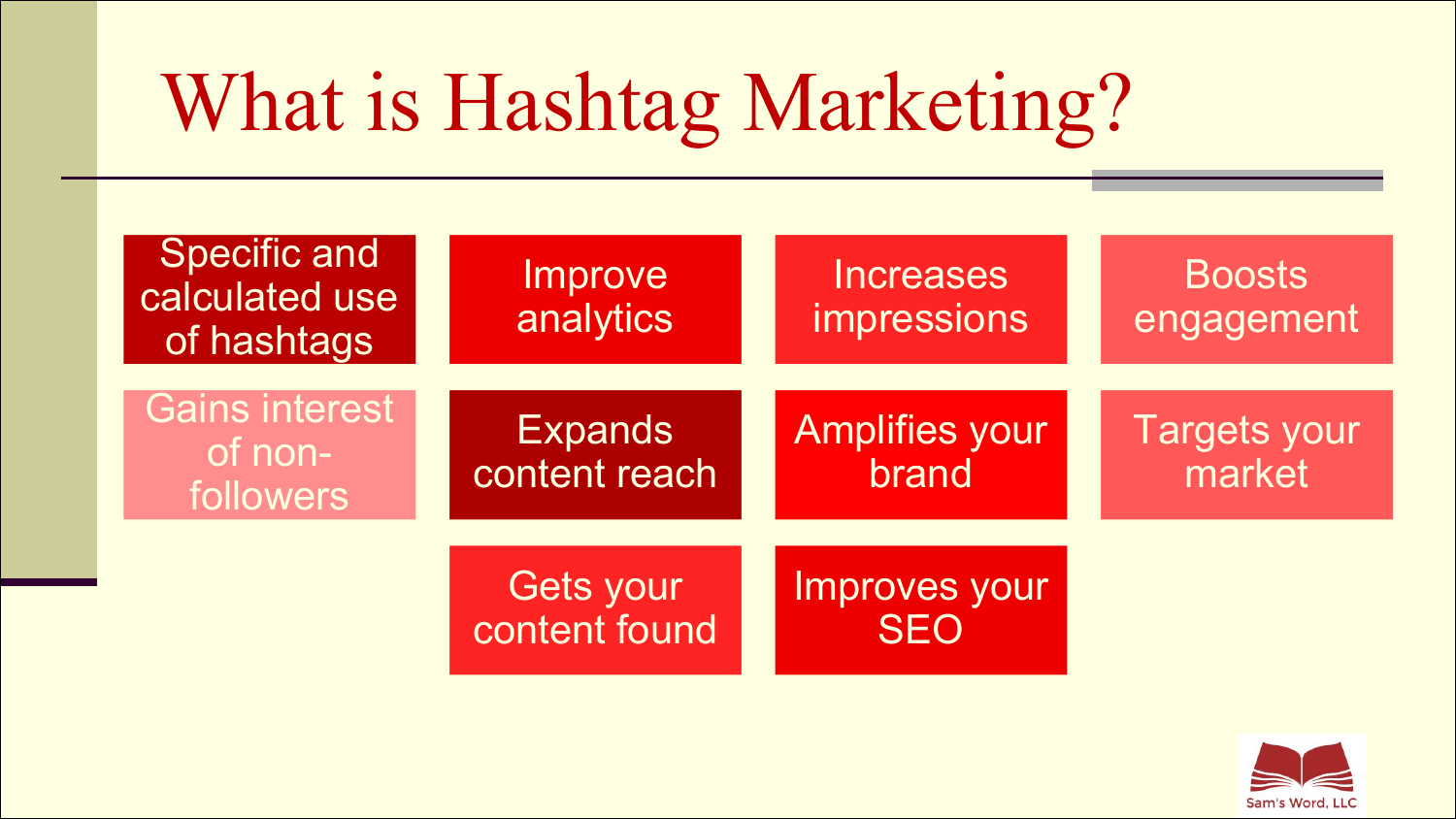# Hashtag Marketing

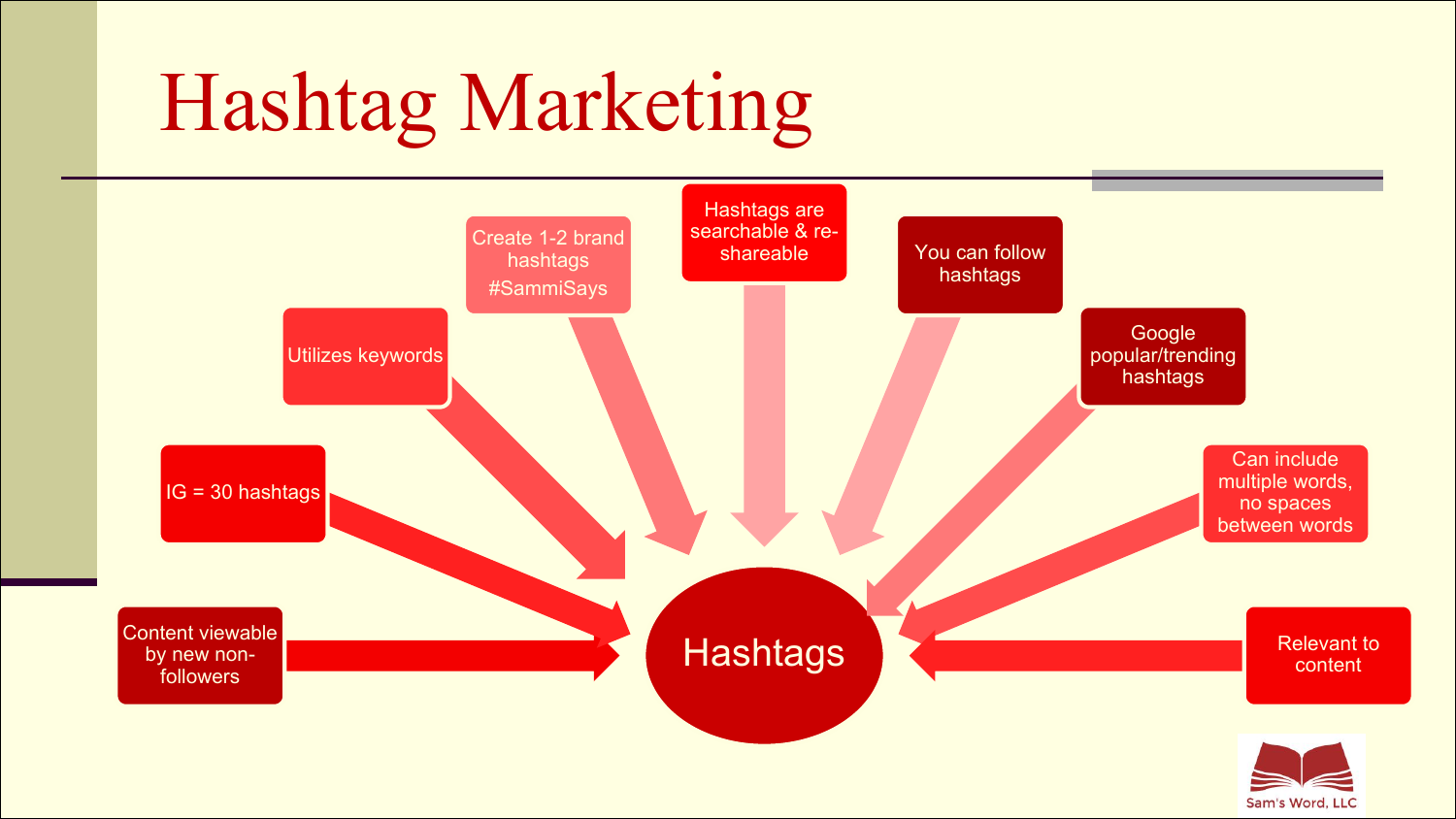# Where to Use Hashtags

### Across social media platforms

### Social media bios & profiles

## All social media posts

## Blogs and articles